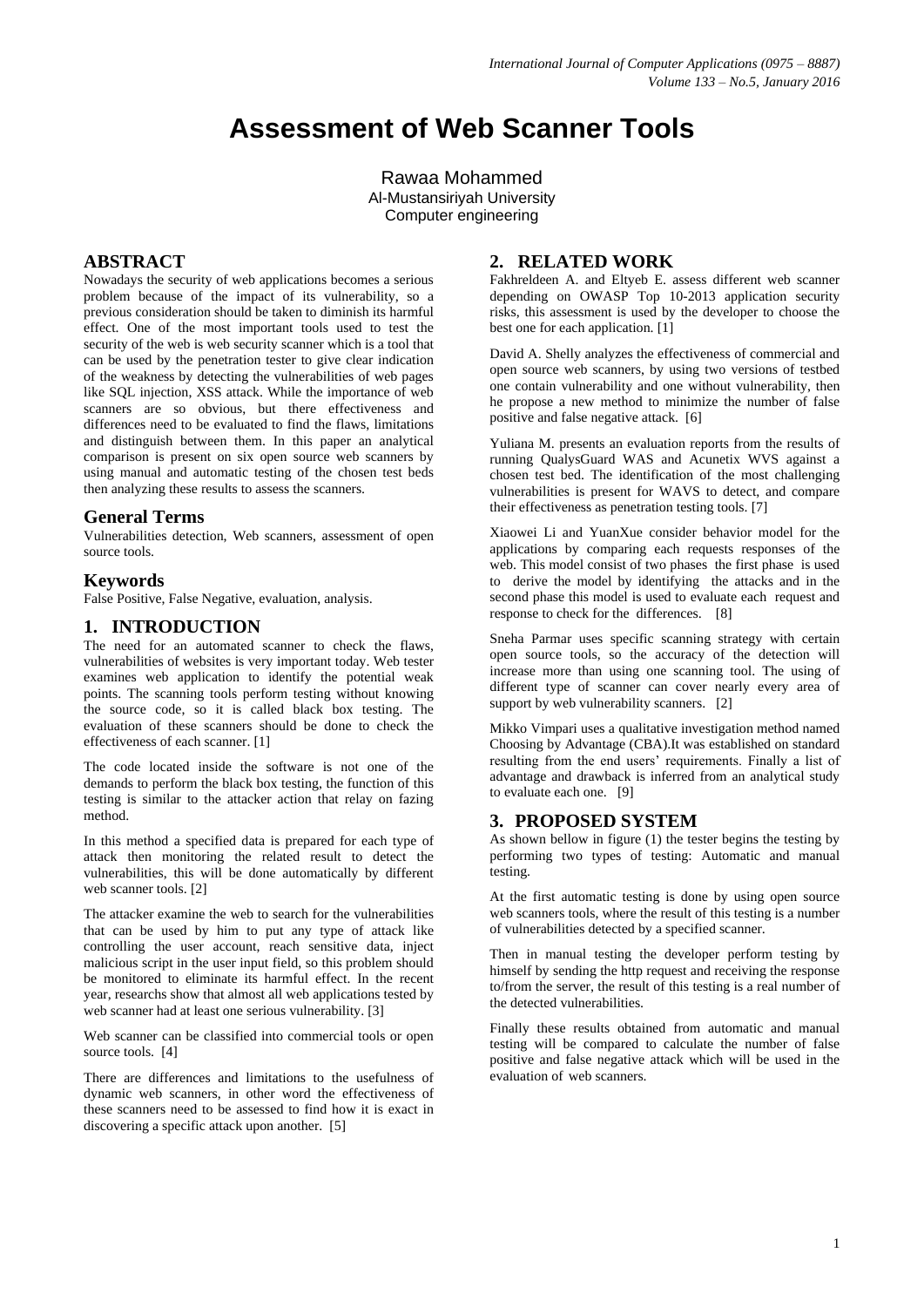*International Journal of Computer Applications (0975 – 8887) Volume 133 – No.5, January 2016*



**Fig. 1: The cycle of assessment steps**

This experimental study contains three steps as will be described here:

The first step was to setup Apache software server and a number of previously prepared web sites as a test bed in this work six vulnerable web application called (bwapp, OWASP\_Bricks, dvwa, WackoPicko, Webgoat, gruyere) will be hosted on this server.

In web application there are many types of vulnerabilities that is varied according to its harmful, in this study XSS and SQL will be examined because they are classified as the most crucial for detection. In the first XSS attack will be checked against the test bed, which is result from exploiting the input field by injecting malicious script on the transaction tag. The second type of vulnerability that will be considered is SQL injection that is caused by saving improper SQL statement in a data base instead of legitimate transaction this attack can cause future attack to any user that interact with this database.

The second step was to setup six web application scanners for use against the vulnerable web application, all of them are free/open.

The final step was sorting the results into false-positives or false-negatives these two metrics is the base for analyzing the results and identifying the limitations of these scanners.

#### **4. RESULTS EVALUATION**

In this work the evaluation of six scanners is done by analyzing the results that is obtained from the execution of web scanners against the vulnerable webs then comparing the number of detected vulnerabilities to the real number of attacks obtained from manual test; this comparison will give clear indication of the number of false negative and false positive attack.

False positive means the scanner detect vulnerabilities in the site but in real it doesn't exist.

False negative refer to vulnerabilities that is not reported by a vulnerability scanner but in real, it does exist, Finally the Precision, recall, and F-measure will be determined in order to assess these scanners.

### **4.1 Precision of Scanners**

It refers to the percentage of correct relevant vulnerabilities to the total number of information. It is also known as positive predictive value and can be calculated as the following equation:

$$
Precision = \frac{TP}{TP + FP}
$$

From the results that are obtained after applying six scanners on six web sites, the precision of each scanner for SQLI attack will be as shown in table  $(1)$ 

| <b>Table(1) Precision SQLI</b> |    |         |                    |  |  |  |
|--------------------------------|----|---------|--------------------|--|--|--|
| <b>Web Scanner</b>             | TP | $TP+FP$ | <b>Precision %</b> |  |  |  |
| Paros proxy                    | 14 | 16      | 87.5               |  |  |  |
| Wapiti                         | 11 | 18      | 61.1               |  |  |  |
| skipfish                       | 10 | 13      | 76.9               |  |  |  |
| <b>Nikto</b>                   | 9  | 11      | 81.8               |  |  |  |
| Wfuzz                          | 9  | 14      | 64.2               |  |  |  |
| <b>Netsparker</b>              | 8  | 9       | 88.8               |  |  |  |
| <b>HP</b> WebInspect           | 8  | 15      | 53.3               |  |  |  |

As can be shown from the results above, Netsparker scanner has the highest precision of about 88 % followed by Paros Proxy with 87 %, whereas [HP WebInspect](http://sectools.org/tool/webinspect/) has the lowest precision (53 %).

In XSS attack the results of table (2) show that Skipfish reach to 78 % with highest precision but [HP WebInspect](http://sectools.org/tool/webinspect/) has the lowest precision (39 %). The precision of other scanners is in between theses percentage values.

| Table(2) Precision XSS |    |         |                  |  |  |
|------------------------|----|---------|------------------|--|--|
| <b>Web Scanner</b>     | TР | $TP+FP$ | <b>Precision</b> |  |  |
| Paros proxy            | 13 | 21      | 61.90            |  |  |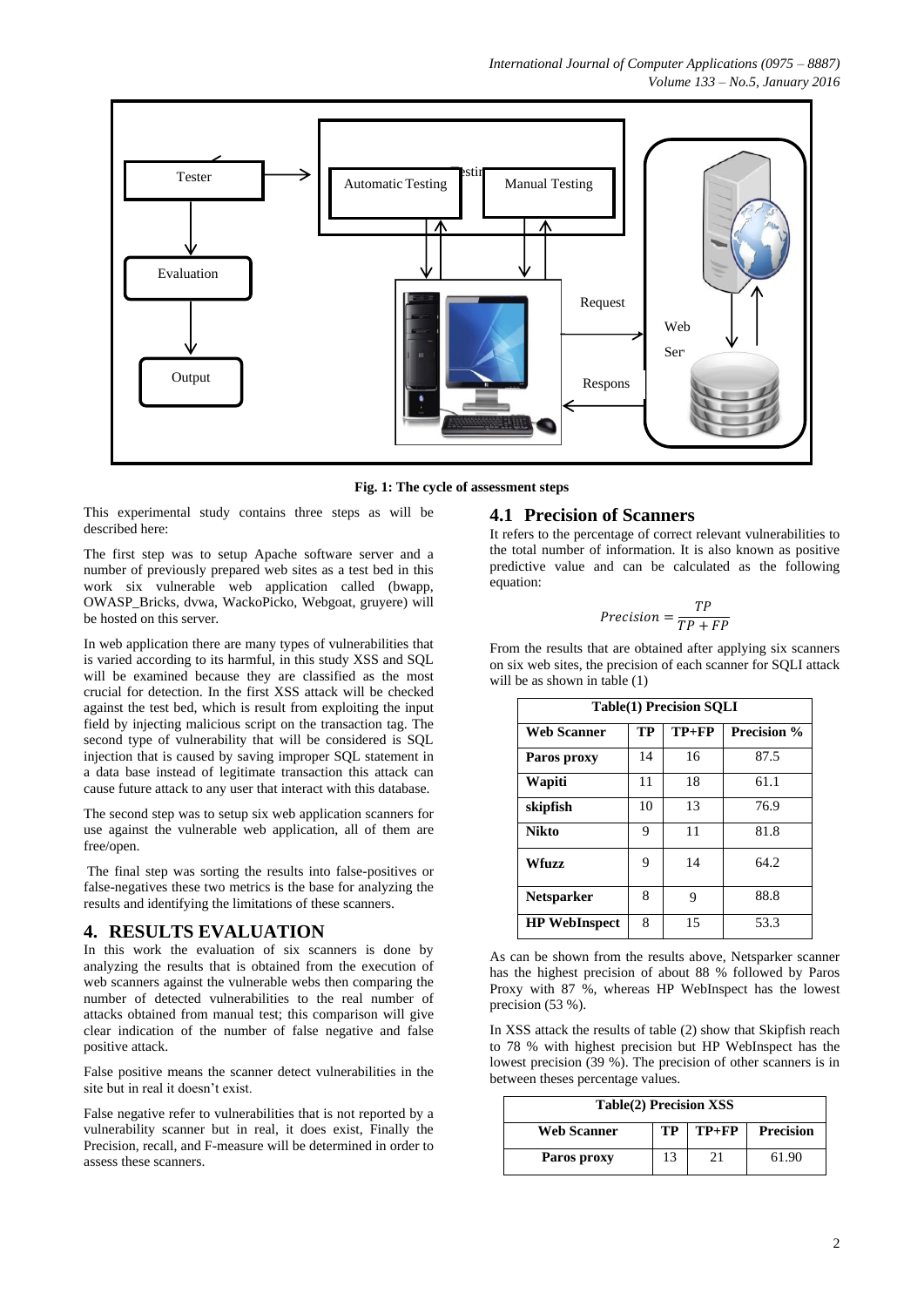| Wapiti               |    | 10 | 40    |
|----------------------|----|----|-------|
| skipfish             | 11 | 14 | 78.57 |
| <b>Nikto</b>         | 11 | 17 | 64.70 |
| Wfuzz                | 11 | 25 | 44    |
| <b>Netsparker</b>    | 12 | 22 | 54.54 |
| <b>HP</b> WebInspect | 11 | 28 | 39.28 |

## **4.2 Recall of Scanners**

It is the proportion of positive cases that were correctly identified, this metric refer to the true detected vulnerabilities to all number of real vulnerabilities (TP+FN), it can be found as the following equation:

$$
Recall = \frac{TP}{TP + FN}
$$

From table (3) that refers to the percentage of recall for each scanner in SQLI, we can see that the recall of Paros Proxy occupy higher percentage (73%) than the others, next to it Wapiti with (57%), the recall of the other scanner was very close about 40%.

| Table (3) Recall of SOLI |    |         |                 |  |  |  |
|--------------------------|----|---------|-----------------|--|--|--|
| <b>Web Scanner</b>       | TP | $TP+FN$ | <b>Recall %</b> |  |  |  |
| Paros proxy              | 14 | 19      | 73.6            |  |  |  |
| Wapiti                   | 11 | 19      | 57.8            |  |  |  |
| skipfish                 | 10 | 18      | 55.5            |  |  |  |
| <b>Nikto</b>             | 9  | 19      | 47.3            |  |  |  |
| Wfuzz                    | 9  | 20      | 45              |  |  |  |
| <b>Netsparker</b>        | 8  | 19      | 42.1            |  |  |  |
| <b>HP</b> webInspect     | 8  | 19      | 42.1            |  |  |  |

On the other hand, it can be shown from table (4) that the recall of all scanners in XSS attack was higher than recall in SQLI except for Wapiti which has about 30 %.

| Table (4) Recall of XSS |    |         |        |  |  |  |
|-------------------------|----|---------|--------|--|--|--|
| <b>Web Scanner</b>      | TP | $TP+FN$ | Recall |  |  |  |
| Paros proxy             | 13 | 18      | 72.22  |  |  |  |
| Wapiti                  | 4  | 13      | 30.76  |  |  |  |
| skipfish                | 11 | 16      | 68.75  |  |  |  |
| <b>Nikto</b>            | 11 | 17      | 64.70  |  |  |  |
| <b>Wfuzz</b>            | 11 | 16      | 68.75  |  |  |  |
| <b>Netsparker</b>       | 12 | 18      | 66.66  |  |  |  |
| <b>HP WebInspect</b>    | 11 | 17      | 64.70  |  |  |  |

## **4.3 F-Measure**

This value gives a clear indication of the effectiveness of each scanner because it combines precision and recall into a single measure which is a Harmonic mean of them as the following equation:

$$
F = 2pr/(p+r)
$$

Table (5) show the F-measure of each scanner in SQLI, as can be shown the percentage of Paros proxy and skipfish have higher efficiency than the others with 79, 64 respectively.

Wapiti and Nikto have the same F-measure (59 %), next to them was Netsparker (57 %).

The lower F-measure was for wfuzz (26 %) Preceded by Hp-Webinspect with 47 %.

| Table (5) F-measure of SOLI |               |               |           |       |       |  |
|-----------------------------|---------------|---------------|-----------|-------|-------|--|
| Web                         | Precision     | Recall        | $2^*p^*r$ | $P+r$ | F     |  |
| Scanner                     | $\frac{0}{0}$ | $\frac{0}{0}$ |           |       |       |  |
| Paros                       | 87.5          | 73.6          | 12880     | 161.1 | 79.95 |  |
| proxy                       |               |               |           |       |       |  |
| Wapiti                      | 61.1          | 57.8          | 7063.16   | 118.9 | 59.4  |  |
| skipfish                    | 76.9          | 55.5          | 8535.9    | 132.4 | 64.47 |  |
| <b>Nikto</b>                | 81.8          | 47.3          | 7738.28   | 129.1 | 59.94 |  |
| Wfuzz                       | 64.2          | 45            | 2889      | 109.2 | 26.45 |  |
| <b>Netsparker</b>           | 88.8          | 42.1          | 7476.96   | 130.9 | 57.11 |  |
| HP<br>WebInspect            | 53.3          | 42.1          | 4487.86   | 95.4  | 47.04 |  |

Table (6) calculate the F-measure for XSS attack, here the higher F-measure was occupied by Skipfish and Paros Proxy with 73% , 66% respectively, next to them was Nikto with 64  $0/2$ 

Netsparker and Wfuzz have near efficiency about 59, 53 percent respectively.

Finally Hpwebinspect has 48 %, followed by Wapiti which has the lower F-measure among all scanners with about 35 %.

| Table(6) F-measure of XSS |           |               |           |       |      |  |
|---------------------------|-----------|---------------|-----------|-------|------|--|
| Web                       | Precision | Recall        | $2^*p^*r$ | $P+r$ | F    |  |
| Scanner                   | $\%$      | $\frac{0}{0}$ |           |       |      |  |
| Paros proxy               | 61.90     | 72.22         | 8940.83   | 134.1 | 66.6 |  |
| Wapiti                    | 40        | 30.76         | 2460.8    | 70.76 | 34.7 |  |
| skipfish                  | 78.57     | 68.75         | 10803.37  | 147.3 | 73.3 |  |
| <b>Nikto</b>              | 64.70     | 64.70         | 8372.18   | 129.4 | 64.7 |  |
| Wfuzz                     | 44        | 68.75         | 6050      | 112.7 | 53.6 |  |
| Netsparker                | 54.54     | 66.66         | 7271.27   | 121.2 | 59.9 |  |
| HP<br>WebInspect          | 39.28     | 64.70         | 5082.83   | 103.9 | 48.8 |  |